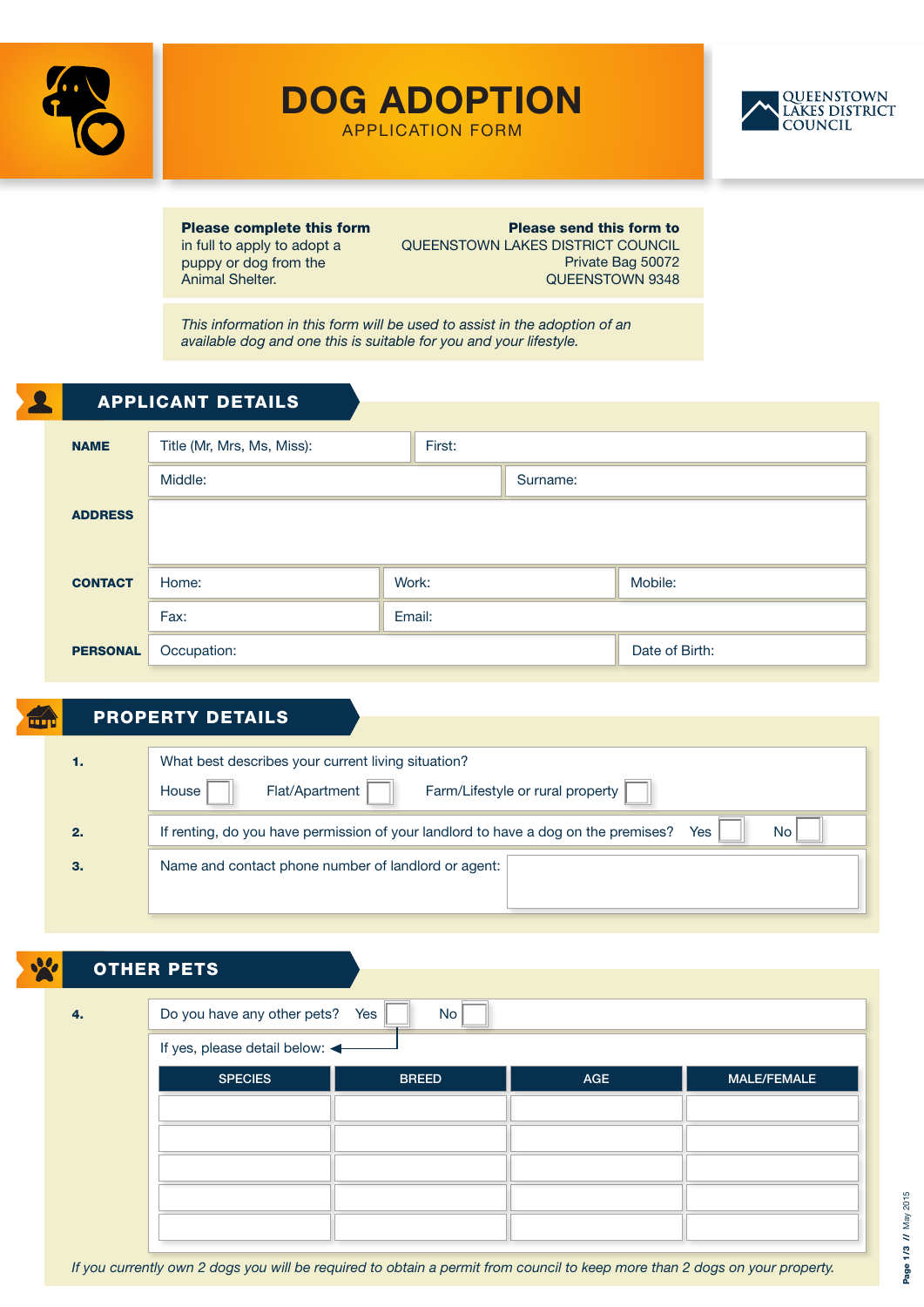|                 | <b>MANAGEMENT</b>                                                      |  |  |  |
|-----------------|------------------------------------------------------------------------|--|--|--|
|                 |                                                                        |  |  |  |
| 5.              | Is there anyone home during the day to supervise the dog?<br>No<br>Yes |  |  |  |
| 6.              | Where will the dog be housed?                                          |  |  |  |
|                 |                                                                        |  |  |  |
| 7.              | Where will the dog be kept during the day?                             |  |  |  |
|                 |                                                                        |  |  |  |
| 8.              | Where will the dog be kept at night?                                   |  |  |  |
|                 |                                                                        |  |  |  |
| 9.              | How will the dog be exercised?                                         |  |  |  |
|                 |                                                                        |  |  |  |
| 10 <sub>1</sub> | Who will be responsible for exercising the dog?                        |  |  |  |
|                 |                                                                        |  |  |  |
| 11.             |                                                                        |  |  |  |
|                 | Do you have children?                                                  |  |  |  |
| 12.             | If so, what are the ages of the children?                              |  |  |  |
|                 |                                                                        |  |  |  |

| â | <b>WELFARE</b> |                                                             |
|---|----------------|-------------------------------------------------------------|
|   |                |                                                             |
|   | 13.            | What is the main reason for you getting a dog at this time? |
|   |                |                                                             |
|   |                |                                                             |
|   | 14.            | Who is your regular veterinarian?                           |
|   |                |                                                             |
|   |                |                                                             |

| 15. | Have you ever owned a dog previously?<br>No<br>Yes |  |                                              |                          |  |  |  |
|-----|----------------------------------------------------|--|----------------------------------------------|--------------------------|--|--|--|
|     | If yes, please detail below:                       |  |                                              |                          |  |  |  |
|     | <b>BREED</b>                                       |  | DATES WHEN DOG OWNED ADDRESS WHERE DOG OWNED | <b>OTHER INFORMATION</b> |  |  |  |
|     |                                                    |  |                                              |                          |  |  |  |
|     |                                                    |  |                                              |                          |  |  |  |
|     |                                                    |  |                                              |                          |  |  |  |
|     |                                                    |  |                                              |                          |  |  |  |
|     |                                                    |  |                                              |                          |  |  |  |
|     |                                                    |  |                                              |                          |  |  |  |
|     |                                                    |  |                                              |                          |  |  |  |
|     |                                                    |  |                                              |                          |  |  |  |
|     |                                                    |  |                                              |                          |  |  |  |

## Page 2/3 // May 2015 Page 2/3 // May 2015